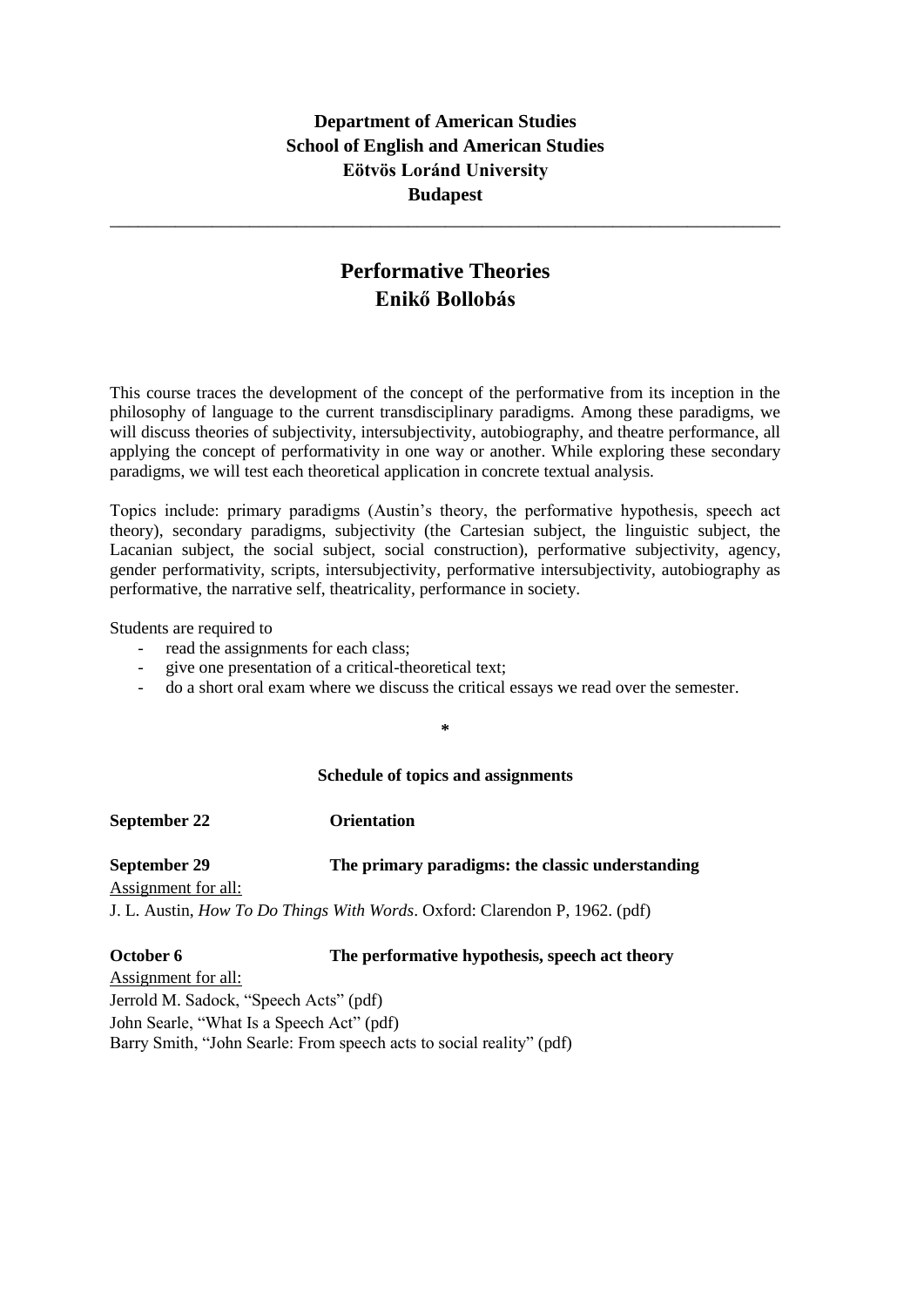Presentation (MA student):

*Centrum—Speech Acts and Literature* (print)

### **October 13 Logos, episteme, word power, declarations, language games**

Assignment for all:

on the Logos, check Derrida: *Of Grammatology*. Trans. G. C. Spivak. Baltimore: Johns Hopkins UP, 1976.

on the episteme, check Foucault, *The Order of Things* and *The Archeology of Knowledge* The Declaration of Independence

Judith Butler, "Sovereign Performatives in the Contemporary Scene of Utterance." *Critical Inquiry* 23 (1997)/2. 350-377. (pdf)

Presentation (MA student):

Catharine A. MacKinnon, *Only Words.* Cambridge: Harvard UP, 1993. (pdf)

# **October 20 Extending the performative—linguistic turn, postmodern episteme, the poststructuralist framework**

Assignment for all:

- Bo Petterson, "On the Linguistic Turns in the Humanities and Their Effects on Literary Studies." *Turning Points: Concepts and Narratives of Change in Literature and Other Media.* Ed. Ansgar Nünning, Kai Marcel Sicks. Berlin: De Gruyter, 2012. 407-423. (pdf)
- Judith Butler, "Performative Acts and Gender Constitution: An Essay in Phenomenology and Feminist Theory." *Writing on the Body. Female Embodiment and Feminist Theory.* Ed. Katie Conboy, Nadia Medina, Sarah Stanbury. New York: Columbia UP, 1997. 401–17. (pdf)

# **October 27 Subjectivity: the Cartesian subject, the linguistic subject, the Lacanian subject, the social subject, social construction**

Assignment for all:

Louis Althusser, "Ideology and Ideological State Apparatus" (pdf)

Émile Benveniste, "Subjectivity in Language." *Problems in General Linguistics.* Trans. Mary Elizabeth Meek. Coral Gables: U of Miami P, 1971. 223-230. (pdf)

Presentation (MA student):

Jacques Lacan, "The Subversion of the Subject and the Dialectic of Desire in the Freudian Unconscious." Trans. Bruce Fink. *Écrits*. New York: Norton, 2005. 671-702. (pdf)

| November 3          | No class (fall break)<br>(please start reading the assignments for next class)              |
|---------------------|---------------------------------------------------------------------------------------------|
| November 10         | No class (SEAS 130 conference)                                                              |
|                     | (please continue reading the assignments for next class)                                    |
| November 17         | Performative subjectivity, agency                                                           |
| Assignment for all: |                                                                                             |
|                     | Indith Dutley, Candan Tuaublay Faminian and the Cubyangian of Identity, Now Youth Doutledge |

Judith Butler, *Gender Trouble: Feminism and the Subversion of Identity.* New York: Routledge, 1990. (pdf)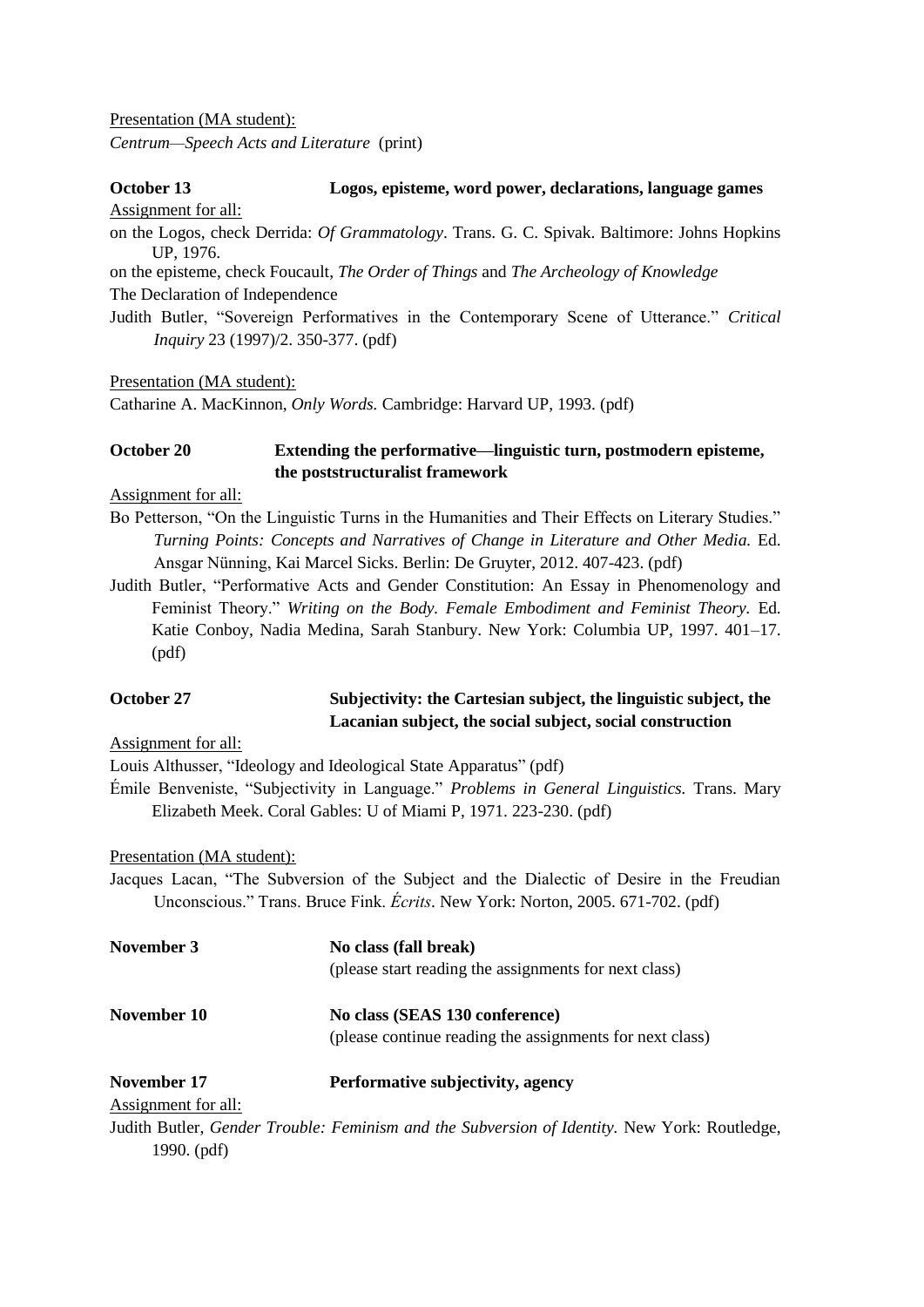- Michel Foucault, "The Subject and Power." *Michel Foucault*: *Beyond Structuralism and Hermeneutics*. Ed. Hubert L. Dreyfus & Paul Rabinow. Chicago: The U of Chicago P, 1982. 208-226. (pdf)
- Michel Foucault, "What Is Critique?" Ford. Lysa Hochroth. In: *The Politics of Truth.* Szerk. Sylvère Lotringer. *The Politics of Truth.* Los Angeles: Semiotext(e), 2007. 41–81. (pdf)
- Judith Butler, "What Is Critique? An Essay on Foucault's Virtue." In: *The Judith Butler Reader.* Szerk. Sara Salih. Oxford: Blackwell, 2004. 302–322. (pdf)

Presentation (MA student):

Terry Lovell, "Resisting with Authority: Historical Specificity, Agency and the Performative Self." *Theory, Culture & Society* (London) 20 (2003)/1. 1-17. (pdf)

#### **November 24 Scripts of gender performativity**

script #1: woman as Other/object

Assignment for all:

Simone de Beauvoir, "Introduction—Woman as Other." *The Second Sex*. Harmondsworth: Penguin, 1972. (pdf)

John Berger, *Ways of Seeing.* Harmondsworth: Penguin, 1972. (pdf)

Laura Mulvey, *Visual and Other Pleasures.* Bloomington: Indiana UP, 1989. (pdf)

Michel Foucault, *Discipline and Punish.* New York: Random House, 1995. (pdf)

script #2: the dress code Assignment for all: Virginia Woolf, *Orlando—A Biography* (pdf)

script #3: woman as constructed in the process of its becoming

Assignment for all:

Susan Bordo, *Unbearable Weight—Feminism, Western Culture, and the Body.* Berkeley: U of California P, 1993. (pdf)

### Presentations (MA students):

- Annie Pettitt, "Performative Pastiche: Judith Butler on Gender Subversion." *Colloquy: Text-Theory—Critique. An Electronic Journal of Interdisciplinary Work by Australian Postgraduates.* (pdf)
- Sarah Henstra, "Looking the Part: Performative Narration in Djuna Barnes' *Nightwood* and Katherine Mansfield's "Je Ne Parle Pas Francais." *Twentieth Century Literature* 46 (2000)/2. 125-149. (pdf)

Please reread:

Henry James, *Daisy Miller* Tennessee Williams, *A Streetcar Named Desire* Flannery O'Connor, "A Good Man Is Hard to Find" Herman Melville, "Billy Budd" Oscar Wilde, *The Picture of Dorian Gray*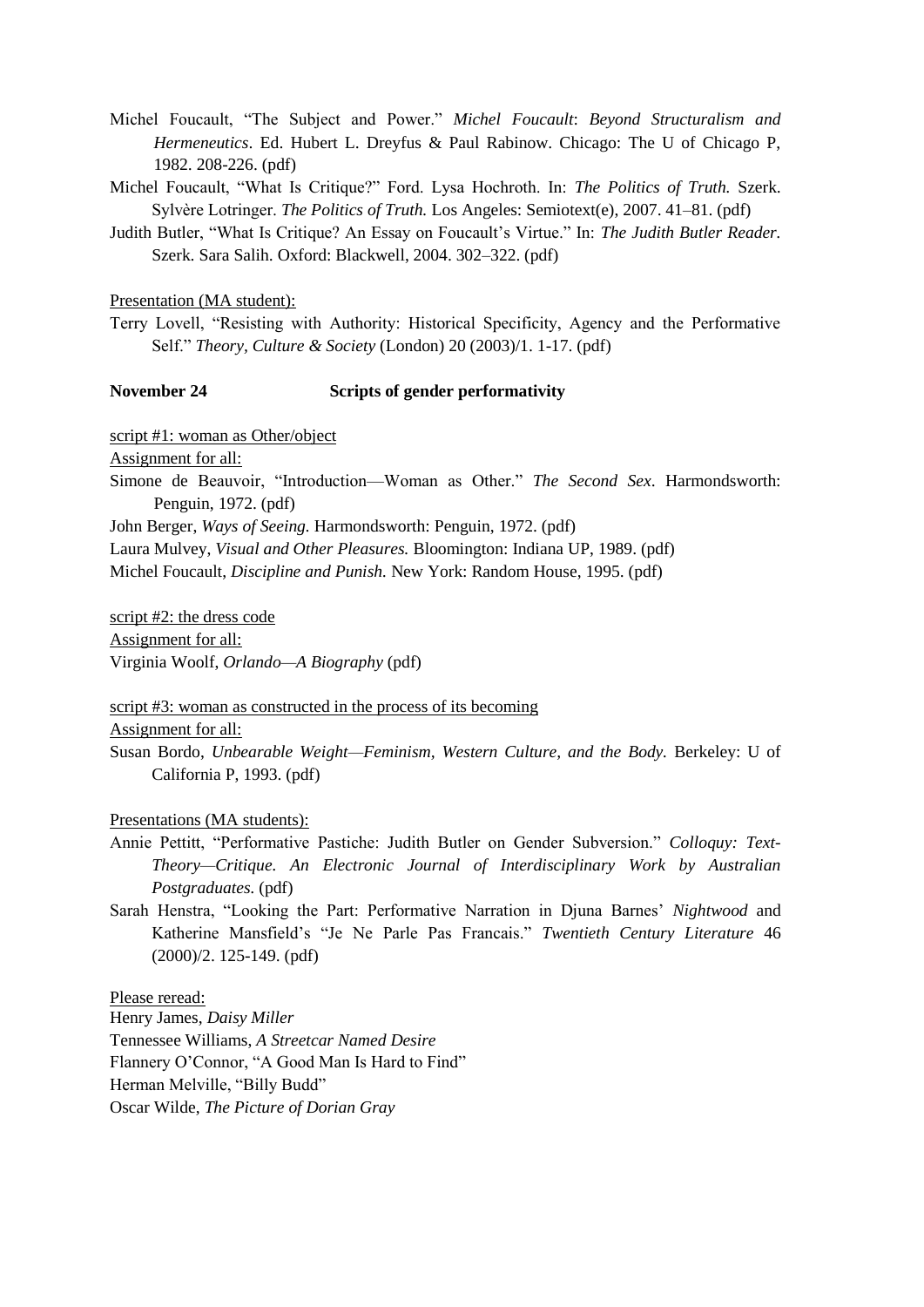### **December 1 Intersubjectivity, performative intersubjectivity**

Assignment for all:

- Edmund Husserl, *Cartesian Mediatations.* Trans. Dorion Cairns. The Hague: Martinus Nijhoff Publishers, 1960/1982. (pdf)
- Kathy Dow Magnus, "The Unaccountable Subject, Judith Butler and the Social Conditions of Intersubjective Agency." *Hypatia* 21 (2006)/2, 81–103. (pdf)
- Mary Jacobus, "Is There a Woman in this Text?" *Reading Woman – Essays in Feminist Literary Criticism*. London: Methuen, 1986. 83-109. (pdf)

Please reread:

Carson McCullers, *The Ballad of the Sad Cafe*

# **December 8 Autobiography as performative, the narrative self**

Assignment for all:

Michael Bérubé, "Autobiography as Performative Utterance." *American Quarterly* 52 (2000)/2. 339-343. (pdf)

Sidonie Smith and Julia Watson, "Autobiographical Subjects." *Reading Autobiography: A Guide for Interpreting Life Narratives.* U of Minnesota P, 2001. 21-62. (pdf)

# **December 15 Performance in society**

Assignment for all:

Erving Goffman, *The Presentation of Self in Everyday Life.* New York: Doubleday, 1959.

Joan Rivière, "Womanliness as a Masquerade." (pdf)

Eric Berne. *Games People Play.*

Presentations (MA students):

Josette Féral and Ronald P. Bermingham, "Theatricality: The Specificity of Theatrical Language." *SubStance* 31 (2002)/2-3. (pdf)

Jean-Pierre Sarrazac, "The Invention of "Theatricality": Rereading Bernard Dort and Roland Barthes." *SubStance* 31 (2002)/2-3. (pdf)

Virginie Magnat. "Theatricality from the Performative Perspective." *SubStance* 31 (2002)/2-3. (pdf)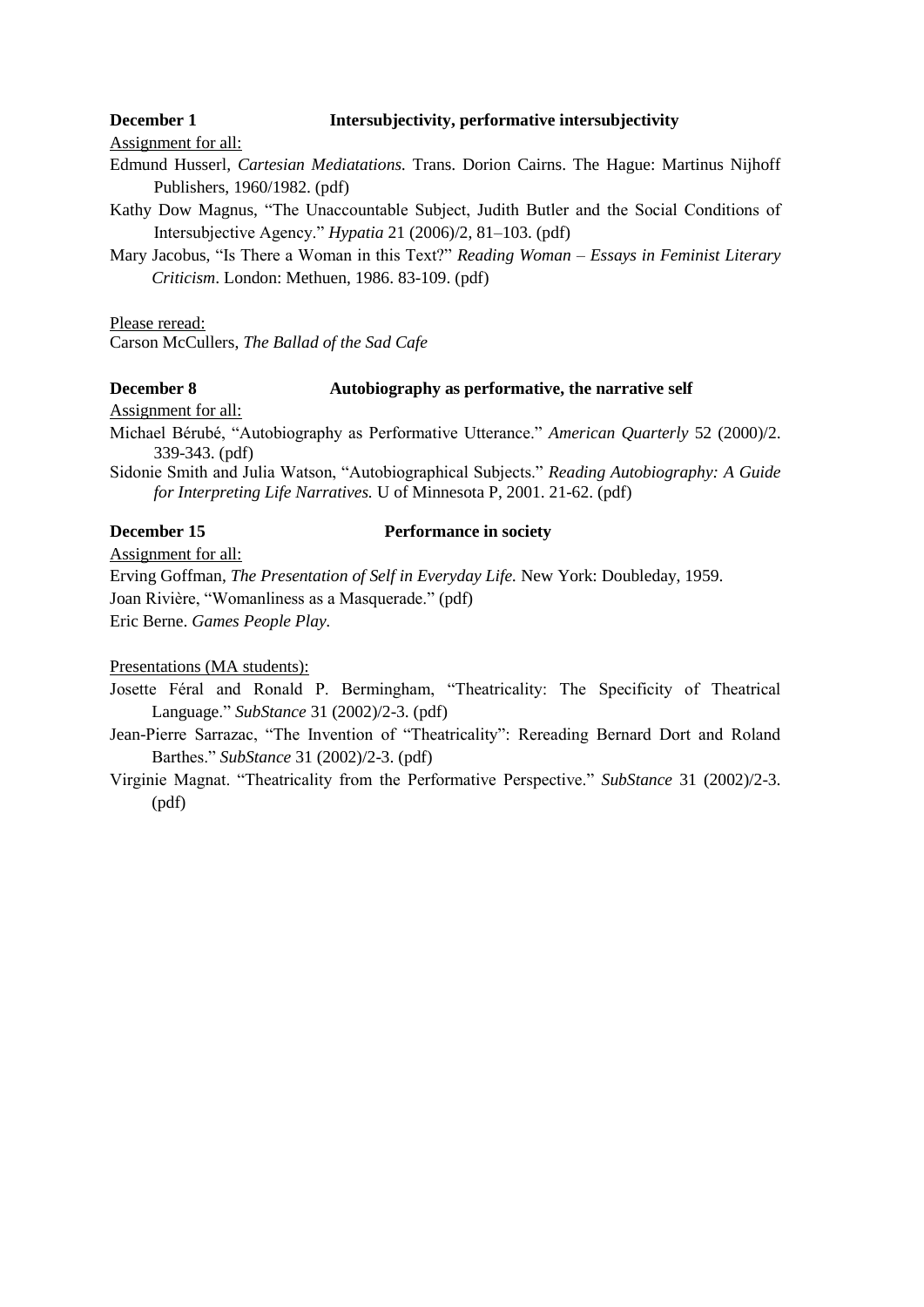# **READINGS**

- **1. Austin, J. L.** *How To Do Things With Words***. Oxford: Clarendon P, 1962.\***
- **2. Sadock, Jerrold M. "Speech Acts"**
- **3. Searle, John. "What Is a Speech Act"**
- **4. Smith, Barry. "John Searle: From speech acts to social reality"**
- 5. on the Logos, check Derrida: *Of Grammatology*. Trans. G. C. Spivak. Baltimore: Johns Hopkins UP, 1976.
- 6. on the episteme, check Foucault: *The Order of Things* and *The Archeology of Knowledge*
- **7. Bollobás, Enikő. "Dangerous Liaisons: Politics and Epistemology in Post-Cold War American Studies."** *American Quarterly* **54/4 (2002): 563–79.**
- 8. The Declaration of Independence
- **9. Butler, Judith. "Sovereign Performatives in the Contemporary Scene of Utterance."** *Critical Inquiry* **23 (1997)/2. 350-377.**
- **10. Petterson, Bo. "On the Linguistic Turns in the Humanities and Their Effects on Literary Studies."** *Turning Points: Concepts and Narratives of Change in Literature and Other Media.*  **Ed. Ansgar Nünning, Kai Marcel Sicks. Berlin: De Gruyter, 2012. 407-423.**
- **11. Butler, Judith. "Performative Acts and Gender Constitution: An Essay in Phenomenology and Feminist Theory."** *Writing on the Body. Female Embodiment and Feminist Theory.* **Ed. Katie Conboy, Nadia Medina, Sarah Stanbury. New York: Columbia UP, 1997. 401–17.**
- **12. Althusser, Louis. "Ideology and Ideological State Apparatus."**
- **13. Benveniste, Émile. "Subjectivity in Language."** *Problems in General Linguistics.* **Trans. Mary Elizabeth Meek. Coral Gables: U of Miami P, 1971. 223-230.**
- **14. Butler, Judith.** *Gender Trouble: Feminism and the Subversion of Identity.* **New York: Routledge, 1990.**
- **15. Foucault, Michel. "The Subject and Power."** *Michel Foucault***:** *Beyond Structuralism and Hermeneutics***. Ed. Hubert L. Dreyfus & Paul Rabinow. Chicago: The U of Chicago P, 1982. 208-226.**
- **16. Foucault, Michel. "What Is Critique?" Ford. Lysa Hochroth. In:** *The Politics of Truth.* **Szerk. Sylvère Lotringer.** *The Politics of Truth.* **Los Angeles: Semiotext(e), 2007. 41–81.**
- **17. Butler, Judith. "What Is Critique? An Essay on Foucault's Virtue." In:** *The Judith Butler Reader.* **Szerk. Sara Salih. Oxford: Blackwell, 2004. 302–322.**
- **18. Butler, Judith.** *The Psychic Life of Power – Theories in Subjection***. Stanford: Stanford University Press, 1997.**
- **19. Beauvoir, Simone de. "Introduction—Woman as Other."** *The Second Sex***. Harmondsworth: Penguin, 1972.**
- **20. Berger, John.** *Ways of Seeing.* **Harmondsworth: Penguin, 1972.**
- **21. Mulvey, Laura.** *Visual and Other Pleasures.* **Bloomington: Indiana UP, 1989.**
- **22. Foucault, Michel.** *Discipline and Punish.* **New York: Random House, 1995.**
- **23. Woolf, Virginia.** *Orlando—A Biography*
- **24. Bordo, Susan.** *Unbearable Weight—Feminism, Western Culture, and the Body.* **Berkeley: U of California P, 1993.**
- **25. Husserl, Edmund.** *Cartesian Mediatations.* **Trans. Dorion Cairns. The Hague: Martinus Nijhoff Publishers, 1960/1982.**

1

<sup>\*</sup> Texts in **bold** print are available in pdf format.